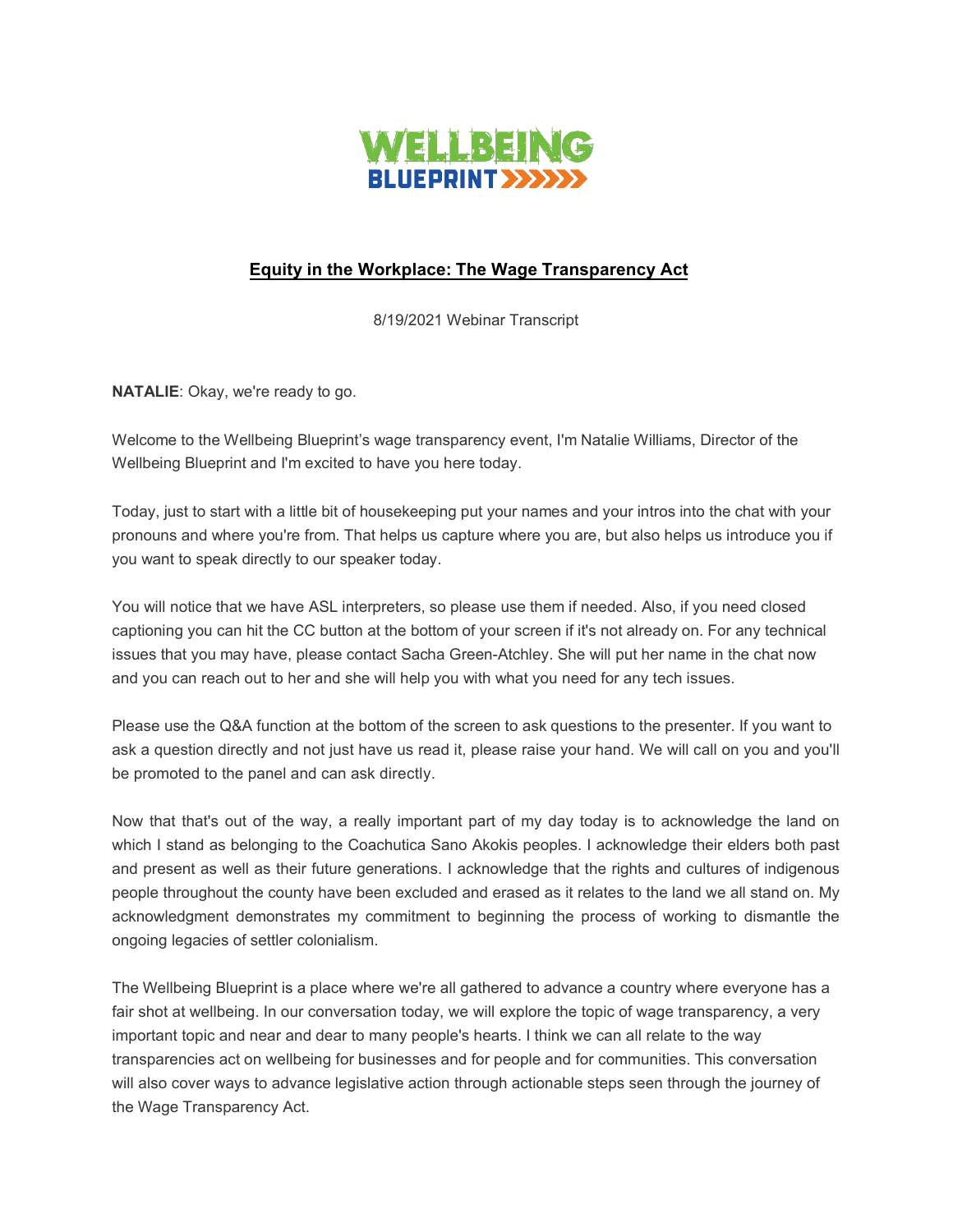I am so honored to have the Wellbeing Blueprint signer Megan Driscoll present to us today. Megan is a speaker and author and an award-winning business leader. She's the founder and former CEO of PharmaLogics, a global human capital organization established in 2003 with a staff of over 200 employees and 50 million in revenue.

She led the company to receive several notable achievements including recognition as a Best Place to Work by the Boston Business Journal, the Boston Globe and Inc. Magazine, a seven-time Inc. 5000 Fastest Growing Private Company in the US, and in 2018, she was named the Boston Chamber of Commerce Small Business CEO of the Year.

Megan is a staunch advocate for gender equality. Motivated by the lack of females in leadership roles and in both the public and private sector, Megan has created a movement towards greater transparency around pay as a way of leveling the playing field for all people. Along with her local 50 co-sponsoring legislators, she is recently filed a bill titled, An Act Relative to Wage Transparency in Massachusetts state legislator, which will require employers to share compensation wage ranges, with current and potential employees.

Thank you, Megan for being with us here today, and welcome.

**MEGAN**: Thanks for having me. I'm so excited to be here and talk about wage equity and generally speaking, talk about how other people can learn from my experience and go out on their own and sort of be the change they want to see in the world.

**NATALIE**: So, Megan, I'm going to start with one question. And then I know that we're going to show a short video to kind of double down on what that experience was like to you but can you tell me how did you begin this work?

**MEGAN**: So as a, you know, I started my company when I was really young, I was 25 years old, and I was aware of being a female leader wasn't common, but I didn't have a lot of time to think about what the ramifications of that or what that might mean for my business, or for my employees nonetheless.

That was also a really fast-growing time for my family I had my first child and then you know I quickly got pregnant with my second child when my business was growing, and although I understood the challenges that face people of color and women, I really didn't pay a lot of attention to it until we started hiring people. And they're like your greatest teacher, you just learn what's important through the eyes of the people that work for you.

And I started to become more interested in, like, how to be a great boss you know – how to run a company that's fair and equitable and what does that mean. And so, I started asking questions and going to conferences and trying to kind of soak in and learn as much as I could. In one of the conferences that I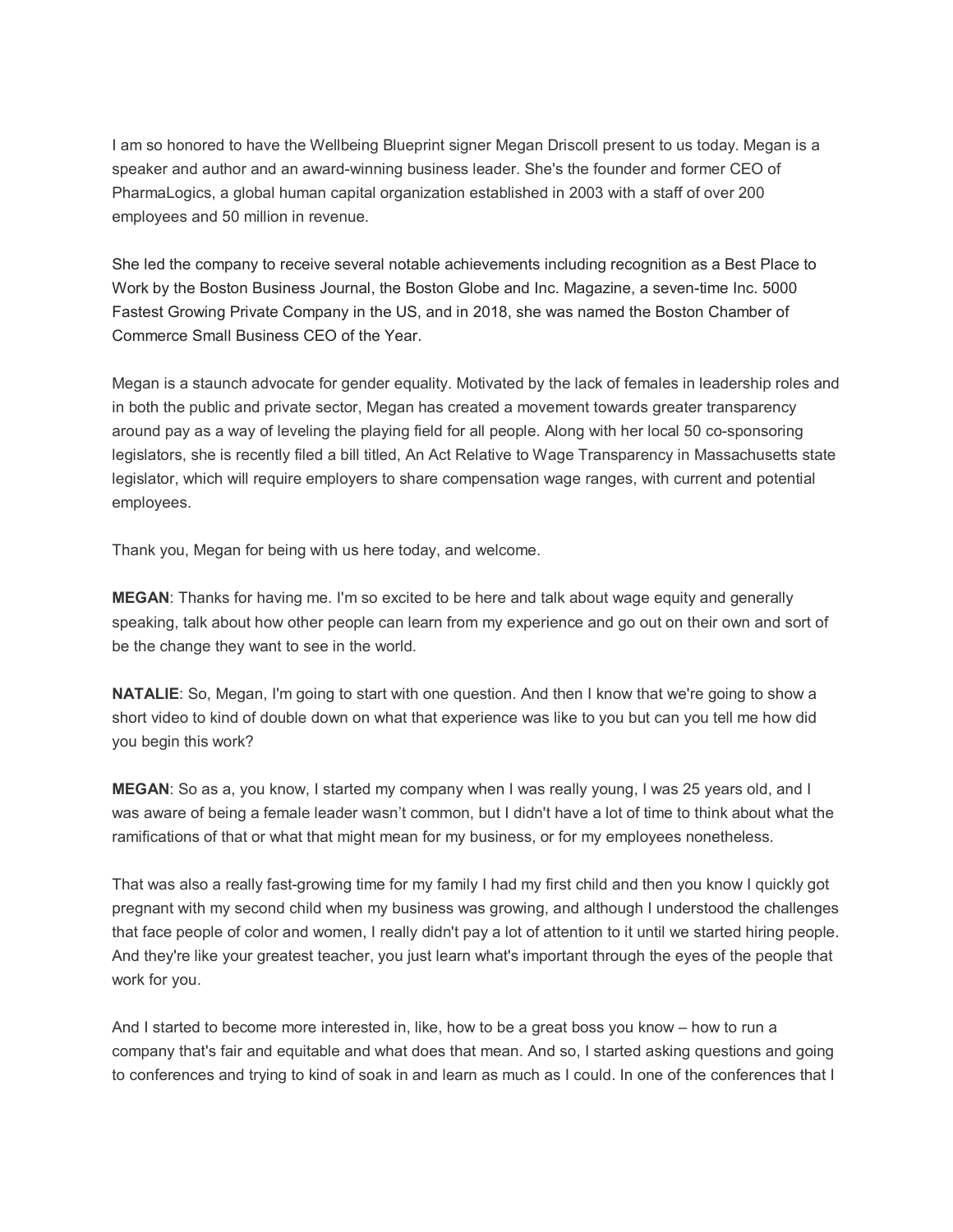went to was for Inc sponsor were so we were a fastest growing private company as you mentioned for seven years straight we still are on that list.

And they had a speaker there, his name was Dan Price he's, he's been on the cover of magazines at this point people may have heard his name before, but he's called the 70,000 per year CEO, and he basically talked about how he had raised his minimum wage in his company from I think they were like around \$40,000 to \$70,000 and he did it over the course of three years. He was talking about what did a living wage really mean? What was a living wage? And, you know, so me every time I would go to an event I would always take what the context of what someone saying, and then apply it to my business.

And so, in my business our lowest paid earners were entry level recruiters and they could earn up to \$60,000 to \$70,000 their first year. That was base and bonus, so their base was \$38,000 and then they can earn the difference in commission, and many of them did – very few people made less than \$50,000.

But when I was listening to talk about what a living wage really meant a person can't apply for like a mortgage or get a rent or get a new car based on total comp, they're getting those things based on what their base pay is. And it's impossible to live in Boston on \$38,000 a year and that's just, it's virtually impossible and people do it, but it is very hard to make a living at \$30,000.

And even though our job was entry level we did have people of all ranges of ages. Some with kids, you know, taking that job and doing really well at that. And so, um, it was basically after meeting him I think I met him and heard this story in October.

I essentially on the flight home on the back of the napkin was like, Okay, how do I get everybody to a higher wage within our company? So I decided to move every person from \$30,000 to \$50,000. And then I had to bump people who are more senior up to because it kind of them became close to their base pay without bonus. So essentially, you know, it worked out to be about a half a million dollars in profit that I was going to redistribute into people's salaries. Luckily as the primary owner of the company I could do whatever I want. There were many people in my management team without that was a ridiculous thing to do wasn't necessary.

And I just really struggling with so it was so impactful on me to hear, and to feel so strongly about a living wage that I just did it anyway. And interestingly enough, a year later, I was back at the conference and Dan Price was there. And we, I met him afterwards and I said you know I followed your lead, and all these amazing things had happened at my company so what I knew was that we not only do we not lose profit we increased our profit by like 20% of our revenue went up by 16% or something and people were so much happier so much more productive.

We were sending out more resumes every single week we were getting more business. The vibe overall and my company after doing that was just incredibly different. And that leads us to this video which I think kind of ties of bow on it.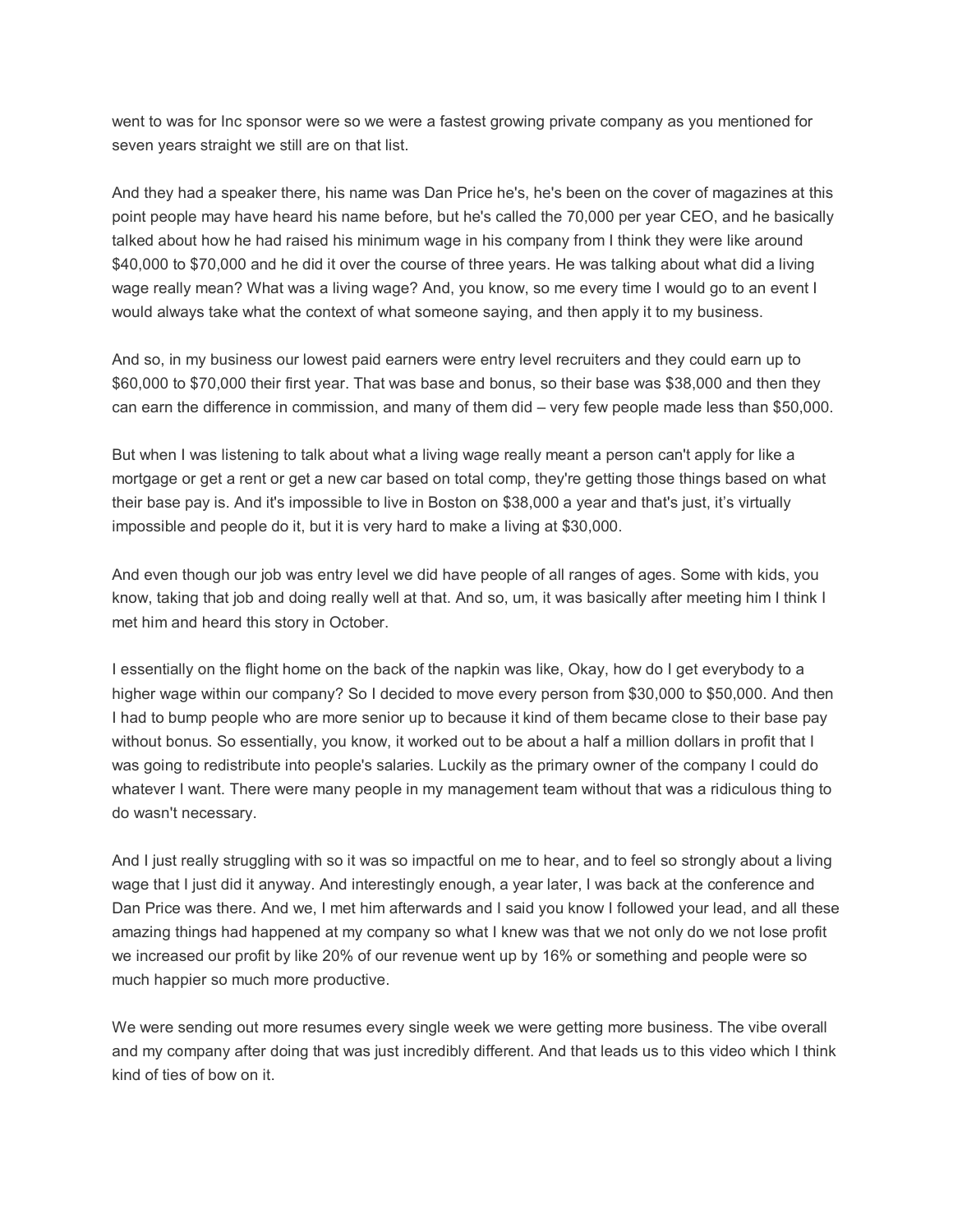He worked with someone who worked for me to surprise me after I met him at that year and it was so, so cool to see this video be done because I learned so much more about what was going on with my employees that I didn't know about. I learned through them developing this video of what the increase in base pay meant to them. So I guess we can do the video. Awesome. Let's go there.

**[VIDEO TRANSCRIPT:](https://www.youtube.com/watch?v=_otNE3Q6_fc)** We're gonna have a minimum \$70,000 pay rate for everyone that works here. I hope it sets an example for companies all over the Shane Moran, I'm a project manager and I've been with PharmaLogics for about two years.

So I was living in a basement in Jamaica Plain in the city of Boston bottom floor of this three-floor house, and there were bugs and let's just say that it wasn't completely finished, you know, there weren't windows. It ended up being almost an hour commute way, which definitely really just added to the stress of the work day. It was a struggle, you really couldn't really say do much to really purchase a home.

If I could be part of a shift, where business ceases to be about making money as the most important goal, and starts to be about, purpose, service, solving the problems of humanity. So as soon as I'm in the majority on that. I'm ready to go and I decided that's the one thing that I want to do business wise before I died.

Hey, Megan.

Am I late for yoga?

Sorry to interrupt. I was just out there but I came for yoga.

So, it was the Inc 5000 conference, two years ago.

And I said, I don't have a question, I just want to let you know that I heard you speak last year, and I came back from that conference in October, and by January, we had changed up everybody's base salaries, we got everybody to I think from a \$38,500 to a \$50,000 base. I just want to thank you for the idea, because it's made a huge impact and this year we've won all these awards and, you know, people really love working here and I'm proud about it because it was such a like an important thing to have happened.

So then after the fact I said I would love to come visit you guys and meet you.

In January we found out my wife was pregnant. And no better timing for me to, you know, find out that we were going to welcome our, you know, our baby girl into the world.

This is a totally different company. It's so actually the space for sitting in now didn't exist. The wall was this this doesn't exist it pretty much cut off at that at that post right there so we literally knocked down walls.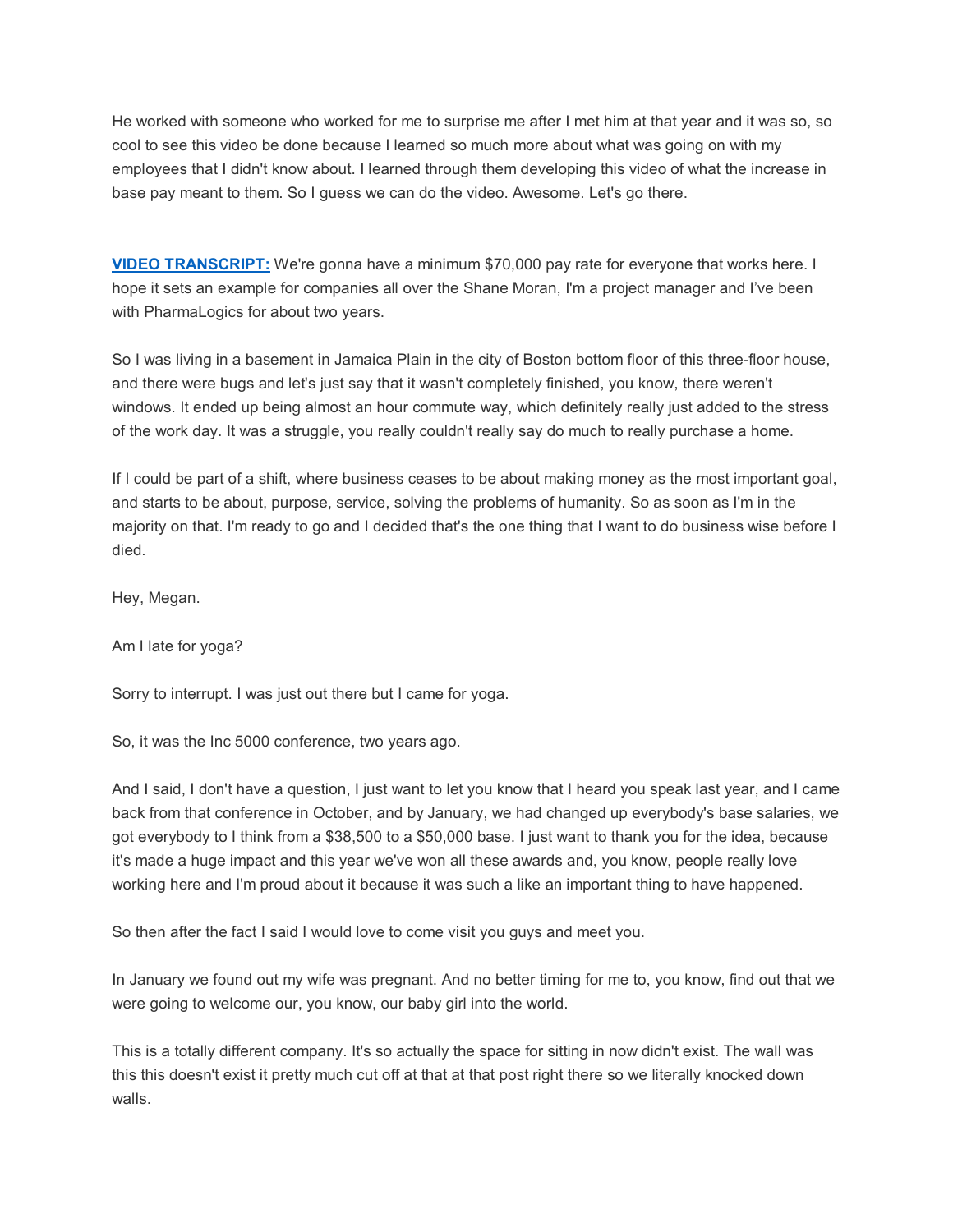I was so elated in that moment because I knew that I could make some serious life changes that I had been wanting to make for a long time, so I live now a four-mile drive to the office. I don't take the highway it's all back roads and takes about 10 minutes.

I really want to thank you because I personally thank you so much for your advice and I implemented it and I appreciate it. Thank you.

## **END OF VIDEO**

**MEGAN**: I got a little teary watching it, because it was so impactful for me.

**NATALIE**: What an amazing experience and thank you for sharing with us, that I think what came to mind is when we take action, no matter where we are in the world, everybody benefits and so I saw that your business grew, your employees they were able to really create a deeper sense of wellbeing in their life. And I think just feel valued.

Tell us how your interest in a living wage brought you to the fight for equal pay because that's really what it's been is, you know, advancing this discussion around, around a topic that is not comfortable for everybody to lean into as an employee or even as an employer.

**MEGAN**: Yeah. So I think, you know, once I had made the change internally and I saw an experienced what a dramatic difference, you know, we were a great company beforehand, it just allowed us to kind of become unleashed if you will. And so I got it. It's like a muscle right you have some success and you, you need to flex that muscle is like in sales once you're good a little good at sales and you get a little bit better but it's all confidence.

And so I became pretty confident that I could do more than, really what was within my walls, you know, and focused on things that really matter to me although living away, a living wage is incredibly important to me. Dan, that's kind of his fight and he's brought that he continues to kind of hammer down on that.

But I also sense that there were issues that were even greater and more important to me. And over the years of building a company. I was very conscious about what I paid everybody.

And so, and I also was very protective of women so we had 60% of our staff was women over 70% of our of our leadership team was female. I, when I actually sold my company to a private equity firm, I sort of required that we have females on the board. So I was actively pursuing those things. And as you actively pursue those things you realize how much it's actively pursued it is by others.

And I sort of decided that I was going to use PharmaLogics as a platform to show that equal pay is good for companies. So we went into a fully transparent paid policy about two years after we made our, our change with our living wage. And we essentially shared salary ranges for every single role we publish the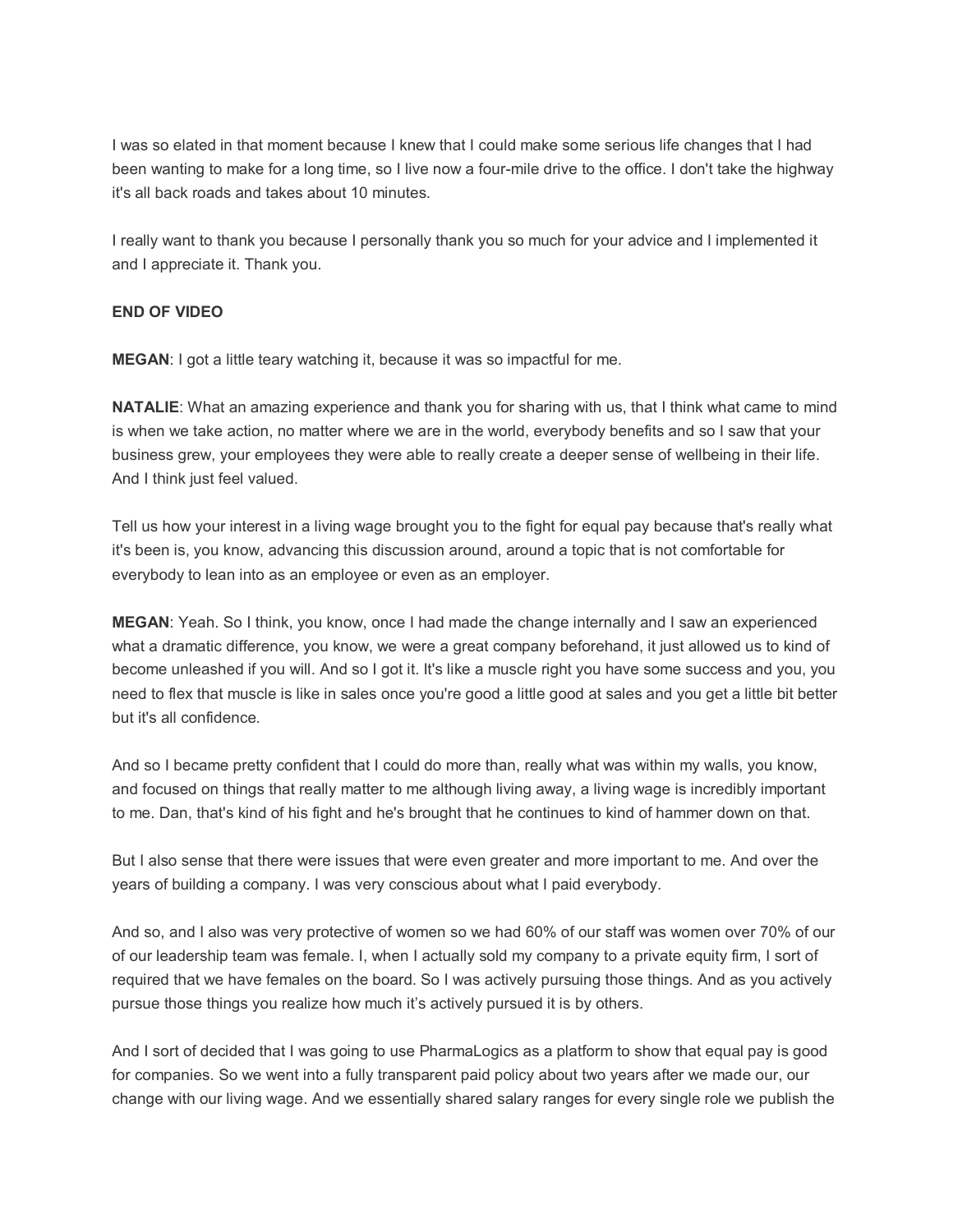pay ranges when you applied for roles at PharmaLogics. Once you were hired at PharmaLogics we showed you where you would be for every single job at every single increase that even further, that connection between employee and company to because they knew that the person next to them wasn't earning more than they were earning, they were all earning the same amount within a very it was they were tight windows and we give them ranges but tight windows.

And so in the process of doing that we actually got the notice of the Boston Women's Workforce Council which was a Marty Walsh initiative where they were really tackling wage inequality in Massachusetts and did a lot of research and work to understand that Massachusetts doesn't do any better than national averages, as it relates to equal pay for women and people of color.

So they heard about our wage transparency policy at our company. We actually won an award of an innovation award for that as a best practice. And that again just strengthened my interest in this area, but sort of a defining thing also occurred, which was in 2016, Massachusetts passed an Equal Pay Act.

Nobody really heard about it right away because it gets passed but it takes a couple of years for to get implemented, so it wasn't active until July of 2018.

So as somebody who was a business owner, and really interested in social responsibility piece of paying people fairly. I was fairly excited about Equal Pay Act and kind of what it would do for Massachusetts. And I realized that very quickly that the Equal Pay Act did not do what it set out to do and not only did it not really help women and people of color, it also was not good for businesses and made it very hard to hire candidates.

When you've removed the salary information, and yet not replaced it with like any other process to make the process fair. So that's kind of when I started to get involved with the legislative process and thought that uh we you know if they Equal Pay Act can pass. Then something else should be able to be passed to fix the problems with the Equal Pay Act. And that's kind of where the legislation part began, and I just generally begin to feel strongly that I can do what's right in my company of 250 employees and I have a responsibility to do so. And I can advocate for that with other people. But I'm only so small, right, you know, the fact that I affect 250 people.

You know, I felt that the message needed to go broader I felt that the more people needed to kind of get on board and kind of coalesce around this issue. And so I really wanted to take it outside the walls of just my small company.

**NATALIE**: Awesome. You know what comes to mind is this kind of not fully understanding how these laws are put into action how legislative advocacy works. But before that I want to ask you, like, what, what would I be entitled to in Massachusetts as an employee because of this act, how would that work for me to process it?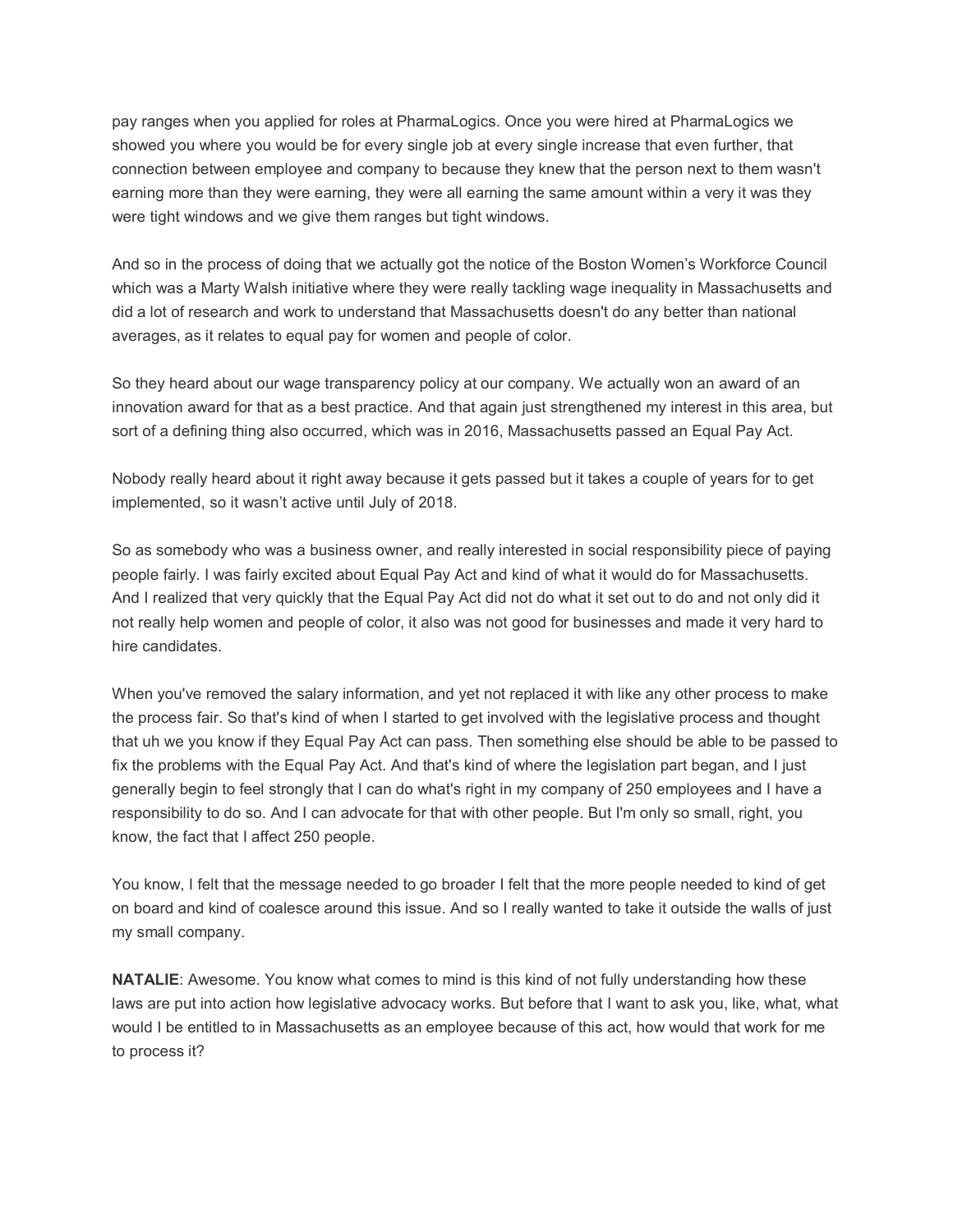**MEGAN**: Yeah, if it passes through the legislature this year which all, all signs are going in the right direction. And such an issue currently So currently, and in most states around the country, with the exception of a few you can no longer – so in Massachusetts I'm not forced to share my current salary so a company can no longer ask me that question. But what's been replaced by that question is what are your salary expectations?

And what we found and what we know is that men are better at giving higher expectations, and our expectations are often found it on what we're currently earning. So although we are eliminating the question of what you're actually earning, we're setting up the same situation with just a different question.

And because companies in Massachusetts don't have to share salary just for the role that you're applying for and 95% of the time they don't because of that. So essentially, because we've eliminated that question, right, and we put in place this nebulous sort of answer anything by what are your expectations.

It has resulted in men getting paid even more for jobs because their expectations are higher.

Also, the Equal Pay Act, didn't do anything for people in seats. So for example, less than 5% of the population changes jobs year over year. So the Equal Pay Act really didn't do anything for anybody in seats are currently earning less.

There are two reasons why women and people of color earn less number one is there's less people of color and women at the top, so those high wage earners, and number two is, they're often in the range for the role, but they're at the bottom of the range for the role.

So, this legislation would require that companies share the salary range for a job when a candidate applies. So, when we're giving our expectations we're giving them in keeping with what we know about the job what the job will pay.

And then secondly, for any employee in a seat, they can ask their employer what the pay rate is just for the job that they're in. And that gives them an enormous amount of power they don't currently have in terms of advocating for themselves. Right, so if the payrate is 60 to 80 I'm at 62, then they can have a pretty serious and honest conversation with what do I need to do to get to 80. What are the responsibilities I need to take on what are the skills that I lack right, so it's a tool in the toolbox for a super powerful negotiation.

**NATALIE**: So that's what the Wage Transparency Act would require that's it's great you know it makes me think, as, as I am a woman of color, there's been a lot of instances when I've been fearful to ask about pay or to ask about the range that maybe I wouldn't get the job because they thought I was too aggressive or that it was an uncomfortable conversation. I didn't want to rock the boat, so I can see the impact for me personally of having it already on the table and not having to ask this question because it's, it's like a known to everybody.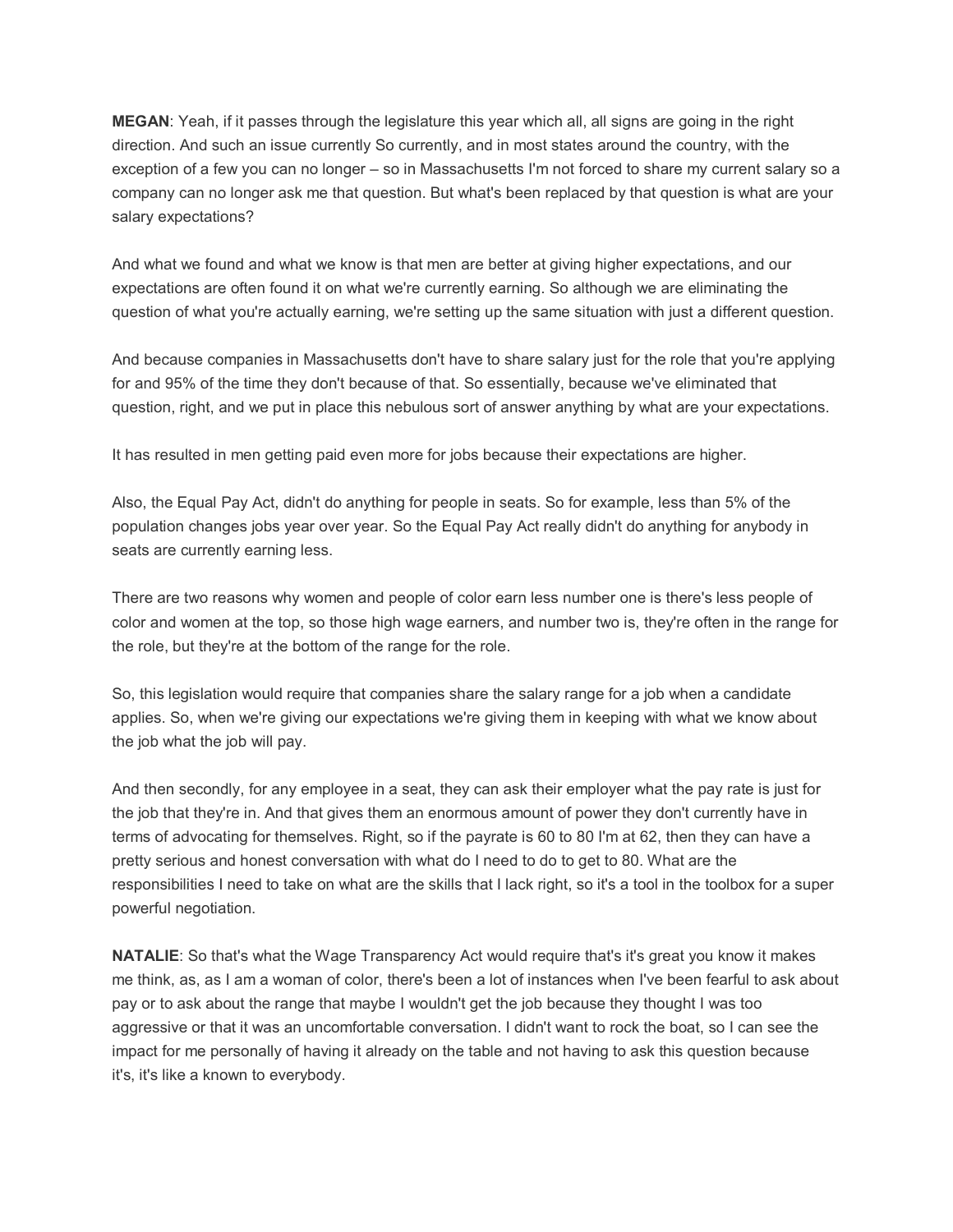What have you seen as a larger impact? So talk a little bit about the impact to your company, and what you saw, and maybe to the individuals on a larger scale from pursuing this legislation.

**MEGAN**: Yeah, so I'll give you I'll give you a recent example. I was working with a candidate who ended up getting downsized for her role that was working in upstate New York. And so pay isn't as aggressive as it would be in the Boston market or the California market or whatnot but she was a PhD chemist lost her job during COVID and was very unsure and unwilling to make a big move at the time of COVID, so she ended up just taking a job in like a quality control department which is very overqualified for that job. So she took a pay cut she was earning like \$90,000 to the \$20,000 pay cut but to stay employed during COVID.

This past year she decided that she needed you know she felt more comfortable she felt like she could move she felt like she could really start her job search. So she was interviewing with a company in Boston, and the company did not share the pain range for the role. And they were interested in making her an offer and they asked her what her salary expectations were and I told her flat out do not answer that question, leave it blank. Let them make you an offer, because her thought was what if I put like 105, you know it's more than I was earning before and way more than I was earning when I took my step back, I said nope you're going to say nothing, you're going to leave it empty leave it blank.

The company made her an offer at \$145,000. Now, two things happened, a company overpaid, right, because I bet they paid her at the top of the range because they really wanted her, so probably the range was 125 to 145 is what I'm guessing, right.

The company overpaid for that talent, and she by not answering the question right was paid a fair salary or more than fair salary.

And so, everyone would have won still had the company share the pay rate data, because if there was 125 to 145 she would have said 145 is amazing it's 125 more thousand dollars and I was earning eight months ago in a job that I really love right and so it's just all about when you add sunlight, everybody wins.

It's not an anti-business policy it's a pro-business policy that also has positive impacts for women and people of color.

And so, at PharmaLogics when we made that change right people didn't feel like they had to leave their employer to gain more money than you exactly what was going to be coming to them as they made the sacrifices but also made it seem more worth it, it, right, like, oh this this jump to that girl is going to give me \$20,000 more dollars. I'm going to work really, really hard so that I get that job.

And so it just lays the groundwork for people to feel more motivated even within the walls of your own company. So, um so yeah so I think that you know one of the things that's been, I think that's hard to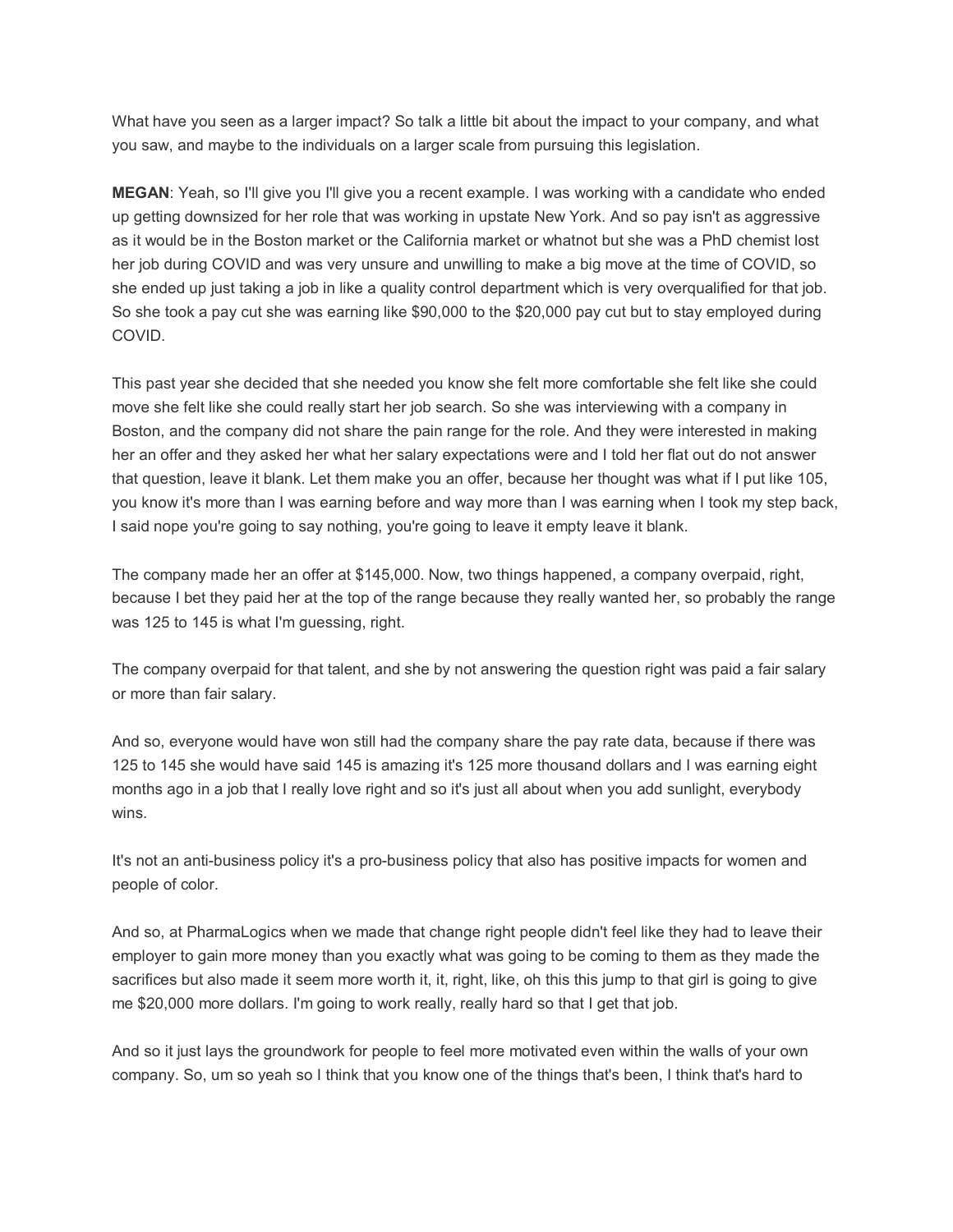come by, especially as it relates to legislation is coming up with something that's pro-business and properson.

You know, you often have a social impact and business constraints that are kind of mashing up against one another. This actually has positive business positive for business and it's positive for people.

And so that's why I think we've gotten so much interest in the bill, and why I think it will do very well and quite frankly passed just in this session. And I think that's something that as people think about issues that they want to try to attack is to not think about it, only solely in one direction right well this is a huge social impact. Does it have a business impact right – can there be an argument need for why this would be good for business or pro-business?

And, and not that it always can, but what I will say is that it's easier to push forward on a topic where you have consensus and I've been told many times in the last few years that in working with legislation that if businesses is opposed to it, it's almost virtually impossible to pass, unless you have a groundswell of support, like people out there picketing every weekend. Unfortunately, that's just the way things go so that's just been good advice, and one that I didn't need to take because I when I originally put this law together that I wasn't thinking about that I was thinking about the business issues that it was created because I experienced them as an employer, and as a recruiter who's seeing it on the ground real time like play out with companies losing candidates because they didn't know the salaries and all kinds of issues that it created the equal path created for businesses. But I do think that that's an important aspect of like what would make a good bill.

**NATALIE:** What are some boardroom shockers that you really kind of blew your mind, back, back office back stuff that we wouldn't know unless we were in those circles occurred?

**MEGAN**: There's a lot of women in politics who don't like women. I was really I've been very, very surprised at the pushback. So, I own my own company so I didn't really ever have to like report to any women. when people would talk about how women don't support women, it would always be like really seems crazy.

I really experienced that within the first like having a good idea, and it not be another woman's great idea in politics, that didn't go over so well. I was really surprised by that.

I'm also really surprised when you officially come out on a topic, whatever it is, when you make a position on something at how many people want to tear that down and shock you like friends of mine who would argue with me about the fact that there is equal pay, I mean like I don't know what planet we're living on and it might just be the divisive sort of polarized environment that we're living in, but I was very shocked by that. I kind of expected everyone to, you know everybody knows this is a problem right.

And I was kind of surprised a bit naive, I guess, to think that everybody would think this is a great idea.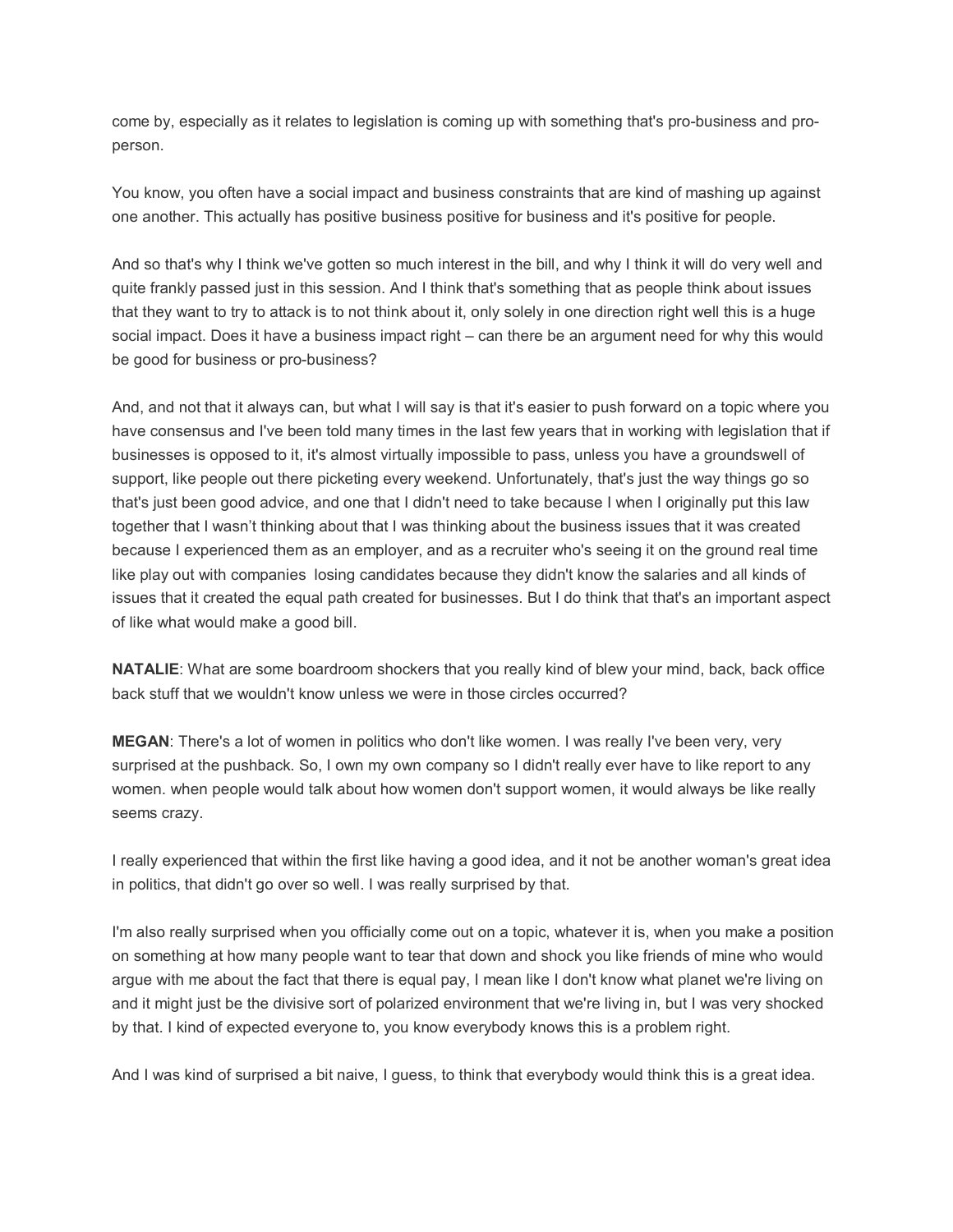And that has been I don't think super surprising but to me you know who feels like you know someone who is confident and confident in sort of the information that I'm using to, you know, I'm not, I'm sharing real life data, and someone tells still telling me that that's not true it's very hard to understand how you get to that place.

So that was kind of shocking to me, and also how hard it is to pass legislation really, I mean it requires, you know, a lot of people kind of coming together and agreed to move forward.

But the legislative process is slow so patience is really important and I don't have a lot of patience in general just not my strong suit. So I've learned that I've got to kind of like, take a step back, give people space to consider things revisit, you know, and not expect things to happen overnight because they just don't happen overnight.

**NATALIE**: Awesome. Thank you. So tell us a little bit about the process for legislative action How did it begin. What is your blueprint that you followed?

**MEGAN**: Yeah and you know what's funny is, you know, this particular legislation falls directly in the sort of like six tenants of the Wellbeing Blueprint right like that you are, what you know, starting with something that matters to people right and, you know, pushing against harms being constrained in communities that already faced the greatest adversity. What's so important about this law now is, is the timing of it right we have we have pushed women out of the workforce in such a substantial way.

But what kind of workforce are they coming back to right so it's so important that we pass legislation that allows women to enter back into the workforce and not take a collective step back, right in pay. And then, you know, when you talk about building financial security.

You know, when you listen to stories of women, especially people of color women, women of color, and the obstacles that they have faced to financial security. There is incredible there they have more debt right there's just there's a structural racism that exists and how it's like fundamental to their process in life of financial security.

And so if there's a way that we can we can help women and particularly women of color, enter back into this workforce in a way that puts them ahead and not behind you know that's what we need, we have to do it. So I don't know if I exactly answered your question but to lay the groundwork of how it goes with a Wellbeing Blueprint but the legislative process is actually a lot simpler than I think people think it is.

And I think people feel like it's pretty daunting task but essentially, I started this off by - I had a problem right so I knew that companies were struggling to make hires after the Equal Pay Act was put in place, and that the Equal Pay Act didn't in fact really help women and people of color and in helping them achieve financial changes in their lives. And then also I was kind of just bummed out that the Equal Pay Act didn't do anything for people who are in seats already.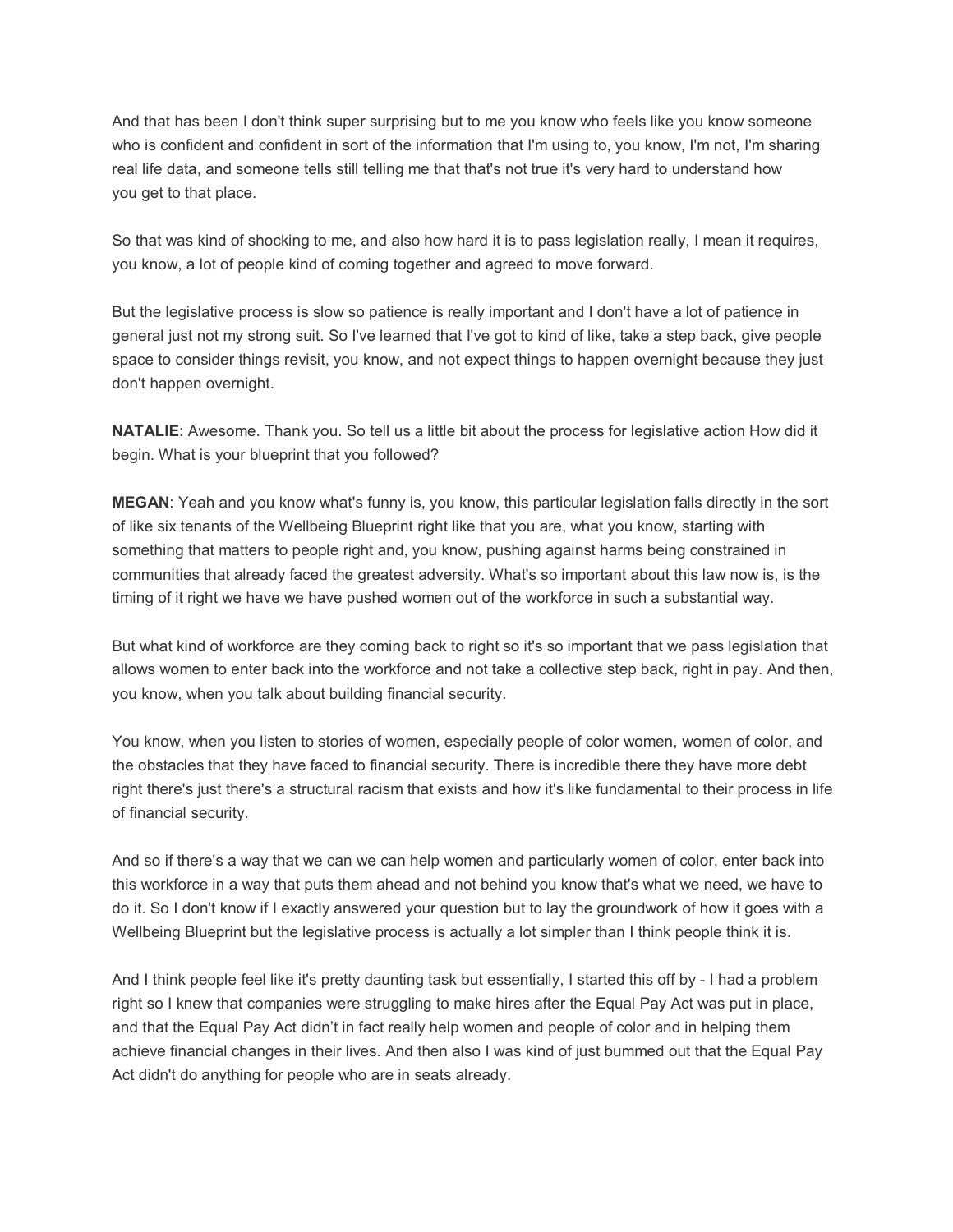And we're never going to make a move towards equal pay for only dealing with the 5% job changes every year. So I knew there was a problem that I wanted to tackle, so my first step was I met with my local legislator so his name's Josh Cutler he represents Plymouth County, the town that I live in, and I asked him if he would meet for coffee and I had an idea that I want to talk with him about.

So, that's how it started I basically introduced myself, and I told him all about, you know, what I had experienced what I was thinking. Was there a way that this could be tackled legislatively, I asked him just about like, is there an amendment to the law? Like I knew nothing about this at all. And so we had a great first meeting where he just kind of filled me in with like the background stuff like it can't be an amendment to it but it can be its own separate legislation and here's what you need to do and have you talked to this person, have you talked to that person, and things like that.

And so he led me to a bunch of really successful women in Boston who I had not met, who were dealing with issues along the lines of equal pay in Massachusetts, and I set up meetings with them and we chatted and we talked about the law and so it just kind of evolved from there really. I met with several people out of my own I came back to him and told him what I found out, which was there was consensus that this was an issue and needed to be addressed.

Um, and so after that we had some consensus about what we should do next, and he helped me set up meetings our first meeting was with the Attorney General, who essentially again clarified that everything that I was saying was happening on the ground was actually happening where companies were calling and getting frustrated with hiring and losing candidates and the Equal Pay Act was not helping anybody. And so that led to some additional meetings and then finally he agreed I think we should put this together as legislation.

And so, from the time I had lunch with them or breakfast with them, coffee, to the time we actually put that in place I want to say was probably six months.

**NATALIE**: That's awesome. And then follow up to that is, is it your experience, and seeing this process through, that those legislators want to meet with citizens that they, they want to hear your voice?

**MEGAN**: Yeah, they really do and I think, um, you know there's some legislators do town halls if those have been really like spotty related but they've just not been well attended. But you can absolutely call your legislator and introduce yourself. Tell them you have a problem and ask them to meet.

And there, that is their job, their job is to represent you and I, there should be no issue with doing that many of them hold other jobs or you know or in or in their days off live in the area that you live in one of the towns that they're representing, so it's not like they're very far from where you are, and their job is to take a meeting from you.

What needs to happen is you need to have your I's dotted and your T's crossed before you show up there right it, you probably should call this person first or get some more data, you got to kind of come to them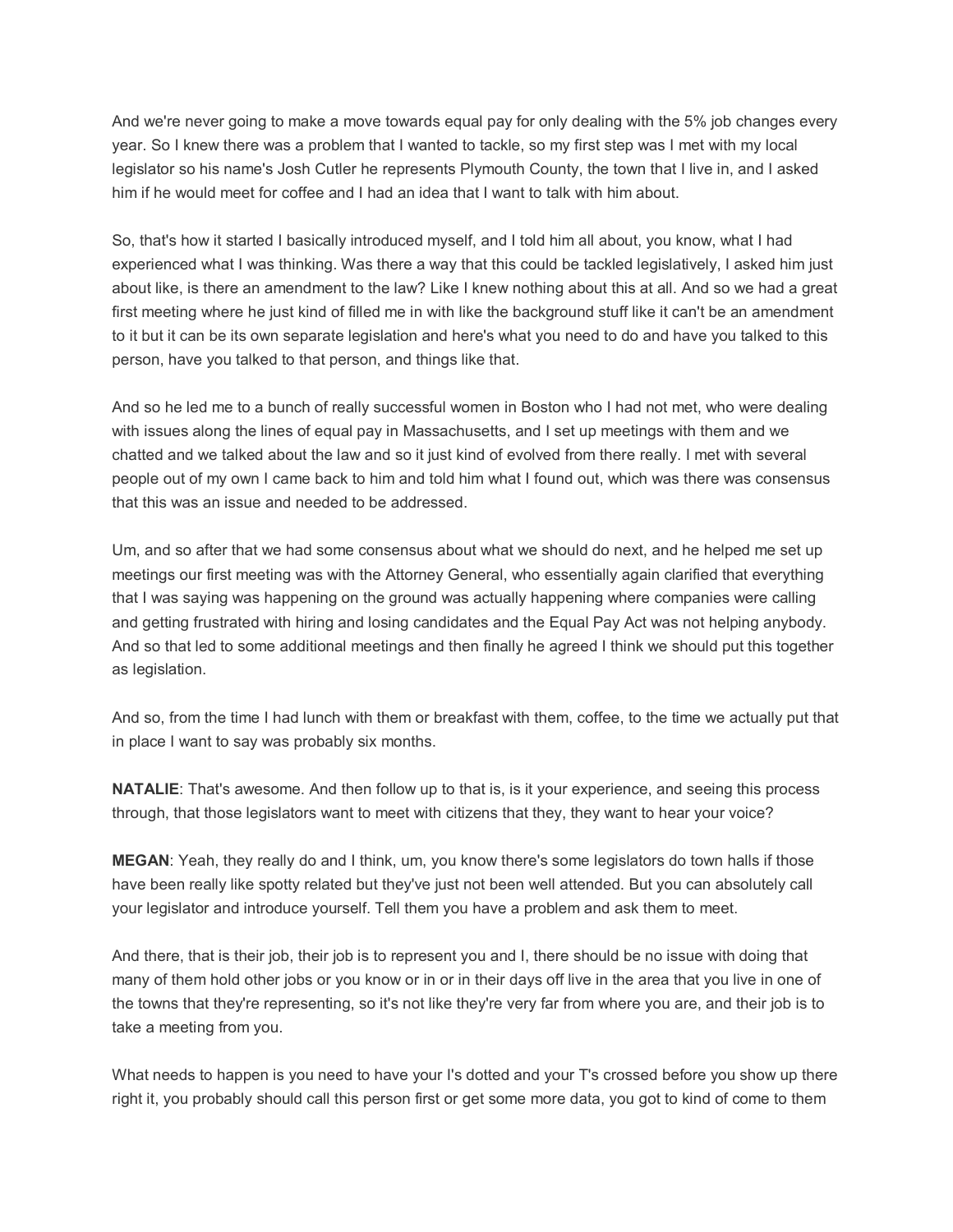with like a first-hand experience of why this is an issue and be able to articulate that. And so if you can do that, then there's no reason why that meeting shouldn't go well.

**NATALIE**: Thanks. Well, I wanted to open it up for questions from the audience now. Do you have questions or thoughts that you want to share during our time together today?

So I have one question is, what do you think is the biggest barrier to supporting living wages, and wage transparency?

**MEGAN**: biggest barrier. Um, well I think, as it relates to living wage there are there are significant issues as it relates to sort of this corporate America.

I mean you've seen on the news where the company doesn't do well but the CEO makes \$5 million per year, \$10 million. You know, it's just like it's sort of silly right. I think that there's a lack of understanding amongst corporate CEOs of what does a living wage really do for your place right. So there's a lack of even knowing what it means or caring, there's a lack of understanding of what it can possibly do for your company overall. It's a relatively newer concept, to be honest. Not one that's very well employed.

And so I think that's one of the barriers for living wage. However, as it relates to wage equality and equal pay. We have made a lot of progress. it has been a topic that people have talked about for many, many years. And when you speak to people who are in HR or an executive leadership, everyone's talking about how to engage their employees in a more fair, equitable way so this is a topic that many companies are trying to tackle.

Even if you look at like a as an example like a State Street here in Massachusetts, there a contract signer meaning they bought the Women's Workforce Council and said, you're going to pay women and men fairly people color fairly, and they've said yes absolutely we are yet they're like one of the largest contributors to the discrepancy and pay. And the reason is that those companies have gone on 20 years 30 years without thinking about equal pay as they hired.

Right, so they have an inequity on every level, big disparities between what their white males are earning and everybody else. And that takes time to fix.

So although they want to fix the problem it's billions and billions of dollars they would have to infuse to fix the problem overnight. So this has to be what we call it a walking solution right where we can make these little changes over time, that may have a big impact. And so this is one of the ways.

In fact, a few of the Equal Pay Acts that have recently been passed like in Connecticut as an example, have included this language that I'm proposing now as an amendment to the legislation, but they're including it right off the bat because they know that they need to provide more than just taking away the salary there needs to be more done as it relates to a transparency to really make a difference.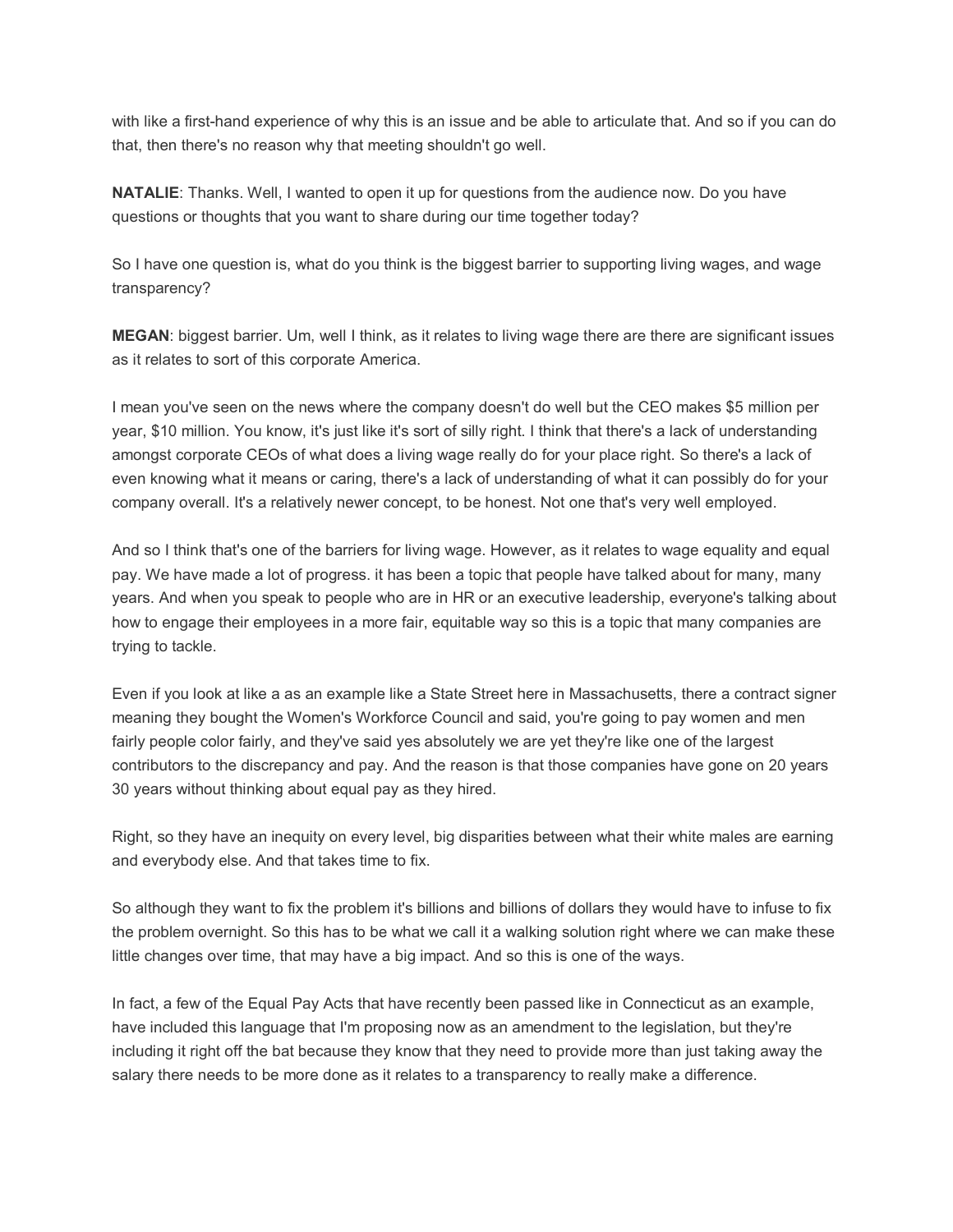**NATALIE**: Another question that came through the chat is, will there be consequences for employers who don't post wage ranges under this bill, or is there a plan to incentivize employers to make this change once the bill passes?

**MEGAN**: Yeah, so there is some. We have employed the, the ramifications with the Equal Pay Act which basically state that it's against the law to do so.

Those would be in place for this legislation as well. So you could as an employee file a complaint with the Attorney General that they're not following that process and the Attorney General would take that on seriously because they that would fall under their purview. So yes you could, and as an example, you could do that right now if someone in Massachusetts asks you what you're currently earning, you can call the Attorney General and they are in violation of the Equal Pay Act, and there are ramifications that are associated with that but then Attorney General would pursue.

**NATALIE**: Awesome. What other states are looking at passing legislation similar to this?

**MEGAN**: So, Colorado has recently passed an Equal Pay Act they've been a little bit of hotwire, their laws actually getting litigated against, California, New York City, not the state, Connecticut.

A few others have it like on their books, it's probably 14 to 15 states have either pass equal pay legislation similar to Massachusetts, or have gone further, or have Equal Pay Acts on the books meaning they're going through legislation legislative process.

**NATALIE**: Do you think that this will impact the advancement of I know we've talked a lot about women and advancing but of people of color into positions of decision making in organizations?

**MEGAN**: I think there are there, so I think that pay equality in the workplace is extremely complicated, and there's lots of different facets to it. So I think that it's really complicated issue, like for example there's legislation in Massachusetts right now about making sure you have a certain percentage of women on boards and people of color on boards.

And so that's tackling one issue.

Then you have the issue of this just sort of general wage equality and then you have just leadership how many women leaders on there is another legislation that's all also being proposed, which is like a reporting mechanism.

So the state. The state doesn't have a handle basically if you will, on how bad this problem is right, we don't we don't really know because nobody reports. there's an EEOC guidelines that go to the federal government but on a state level, nobody really understands how deep the problem is. The Boston Women's Workforce Council in Massachusetts did shine a light on it, but we don't really know exactly how it's happening, how frequently it's happening, how big the wage gap is, and also what companies are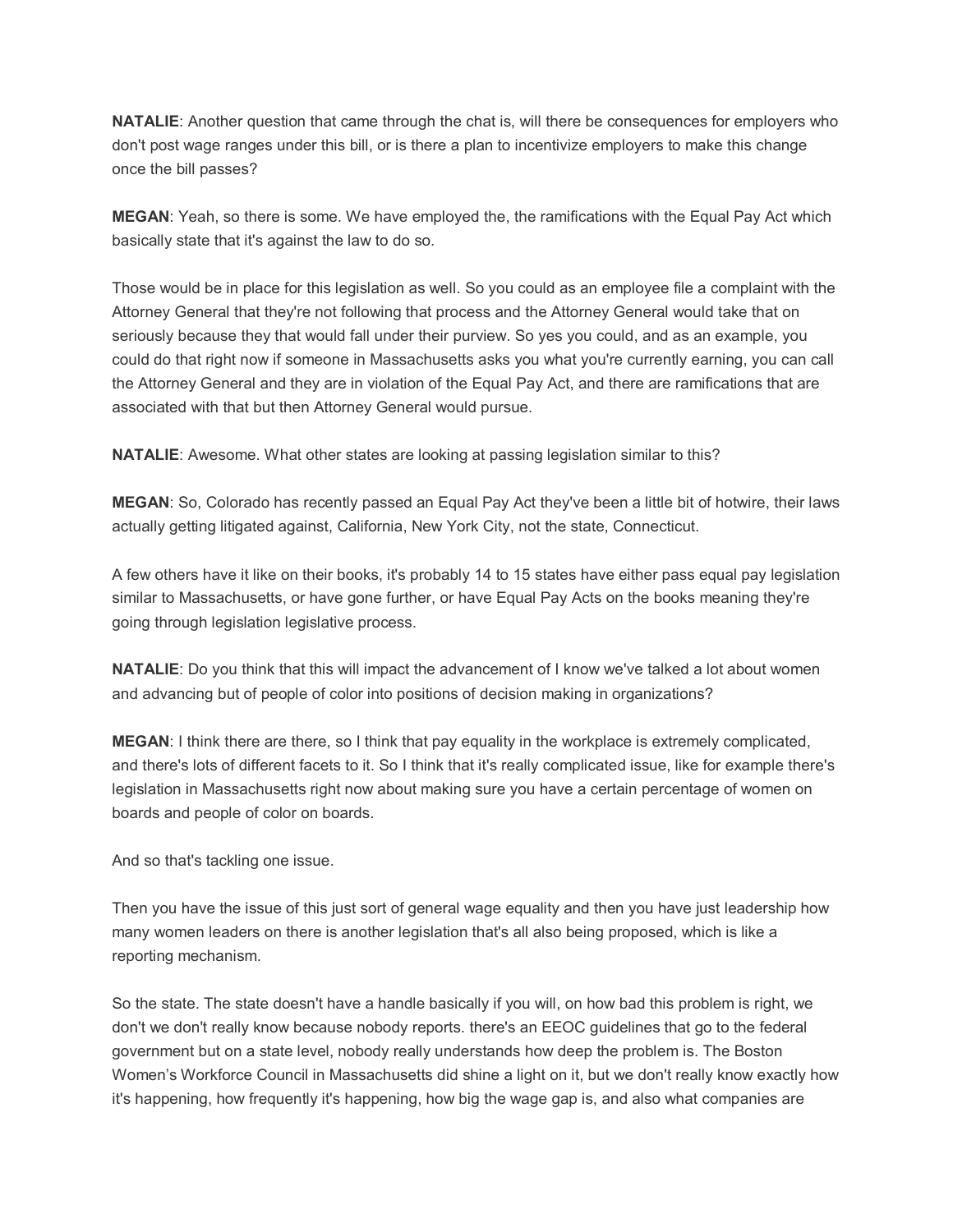doing to fix it. Right it's a little bit of a everybody knows it's a problem, but nobody really knows how to fix it. So I think you have to go at this from a couple different angles right you have to approach it from the women on boards to executive leadership which will be next after women on boards to generally equal pay within a job function, someone.

Paul white man Paul should not be earning \$80,000 when the job pays 60 to 80, if, if, if Sarah is earning 62, they're doing the same job it's just not fair.

But I also think that we have a huge issue as it relates to flexibility for women. Because we can't keep moving forward without addressing childcare. I mean, we just can't. So at some point, there's that issue that holds women back no matter what.

And so, I would love to say and I've told this to people like if we pass this legislation we're going to help a lot of a lot of women and people of color advocate for themselves make it easier for them to get paid fairly and make the process, you know, equal on the boards just a little bit more for everyone, but we're not going to solve all these other issues that surround this problem and create this problem, which is access to childcare, women and leadership, you know, things like that.

It also comes down to student debt, you know, and they are all related. And so I think that it's a multifaceted very complicated problem. But I'm, I'm heartened to know there are lots of people like me that are pushing forward on these things and trying to make a difference in these areas and if you're interested in any of this you know, I encourage you to get in touch with me I'll hook you up with people who are pushing forward on these different topics, because it does require sort of manpower, interest and influence.

**NATALIE**: One question that came, is I'm curious about the implications, but also the process for small nonprofits even small work startups where the positions aren't already standardized. And also there may be founders or other parties involved. How do you get to a place for transparency as possible?

**MEGAN**: So one of the things about the, the current legislation is it wouldn't kick in until you're 50 employees, because that's when you sort of have to have your flaws fixed. At 50 employees you probably need someone in human resources to managing all of your hiring and your management of your retention of your employees. The idea though, is that you want it wouldn't be like overnight when you're 50 all of a sudden start thinking about all I have to now, make sure that people share wage data and all that kind of stuff right because it's that you are starting and developing your company with those principles in mind, right, because at 50, you're going to have to start doing it.

And so one of the things that I think for people who work in small businesses right and to have influence within small businesses and I would venture, you know, my, my feeling on this is anybody who works anywhere has influence right you're an employee the company you have influence to carefully have those conversations with people who are empowered to make those decisions about best practices for hiring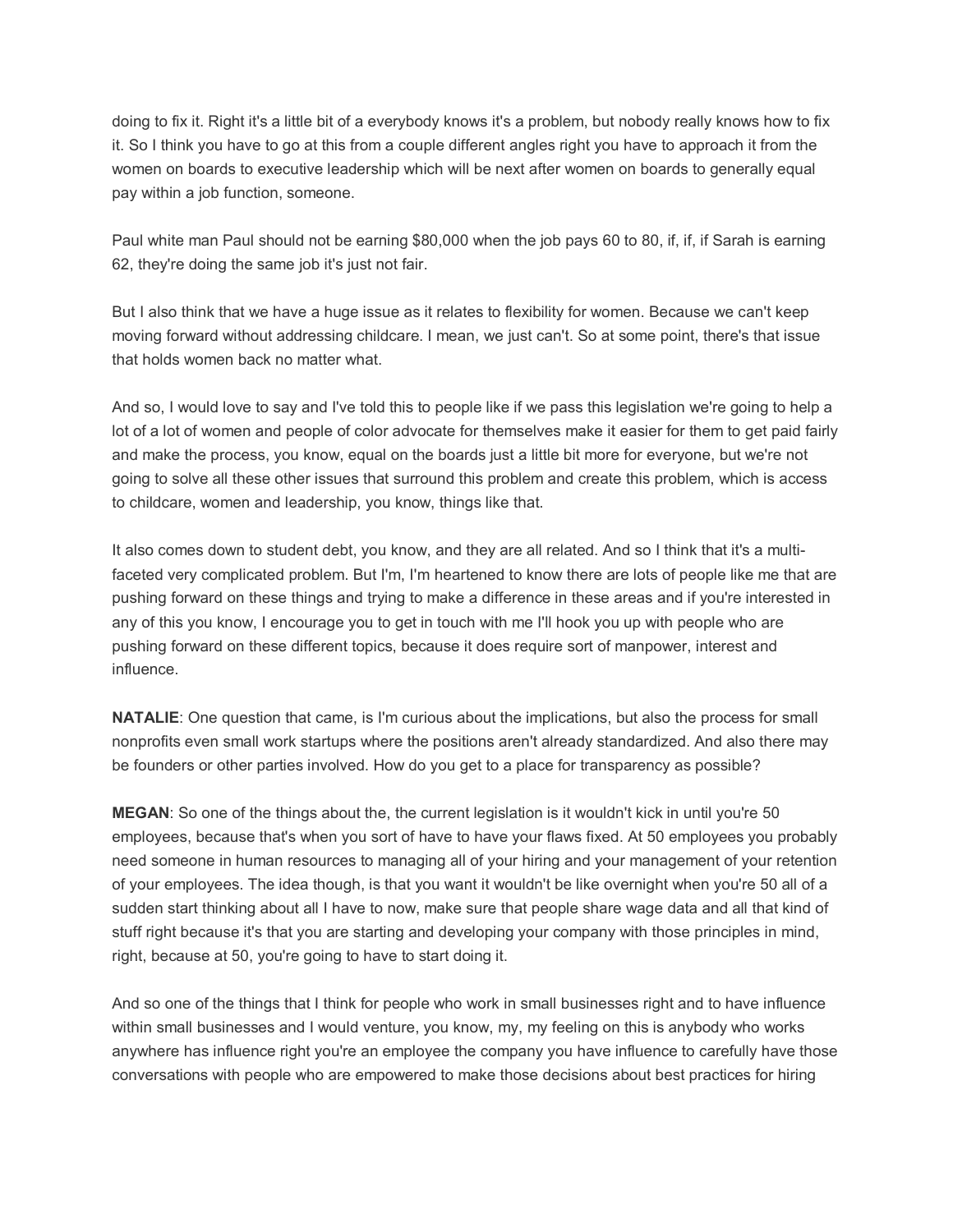about wage, transparency, leading them to places like the Boston Women's Workforce Council or other places

places within your state that have this kind of data that set, not only supports that companies do better when they have equal pay right and when they have equality within the workforce in general companies have better client satisfaction that or employee satisfaction, they make more money.

You know there's a lot of resources out there McKinsey does a ton of really great work on women in the workforce Harvard Business School has put out a ton of research on this topic. So I think there's ways in which you can introduce the topic to those people who are in charge and who make those decisions about being mindful of that growth before it becomes an issue. Like for State Street right 20,000 people, how they're going to fix that problem even if they want to? Way too big way too expensive, gotta walk into it somehow slowly.

Small companies have this opportunity to never make that mistake. In the beginning, by educating themselves and the people at be who make those decisions as to how to successfully create an environment where you're thoughtful about pay from an equity standpoint.

Yeah, fairness standpoint, and I'm happy to speak to organizations about how we did it. As a small business, I've spoken on this topic quite a bit I'm happy to come and talk about what are the steps that you can take within your organization to make sure that you're paying people equally and fairly, and why wage transparency is really good for your company, whether it be a nonprofit or not.

So I'm happy to deal specifically with organizations on this topic, but I also am, you know, mindful that you can do it yourself too but if you don't feel comfortable I'm happy to get involved in any way I can. Because there's so much data to show why this is just good for business overall.

**NATALIE**: What are your thoughts about women and women of color and essential low paying jobs and how to have a positive impact on their lives and wages.

Yeah, so I'm really frustrated with companies lack of care for what I would call our minimum wage workers. I did a lot of I spent a lot of time actually in Massachusetts at the Capitol when we were pushing the minimum, the \$15 minimum wage I was there as a speaker on behalf of business.

And I just think, and I've said this to anybody who will listen, that it is fundamentally unfair for someone who works 40 hours a week to not be able to put food on their table to not be able to pay their rent and feed their kids like it is fundamental disaster that that happens in every state in our country, it's just wrong.

And that has to get changed. I was really heartening to the other day I think I just saw, I don't. It wasn't Wendy, it was maybe a Wendy's that had raised their base pay to \$17.90 cents. In some state I think out west basically and their competition was paying \$11 but this sort of fight for talent has sort of driven up that base pay.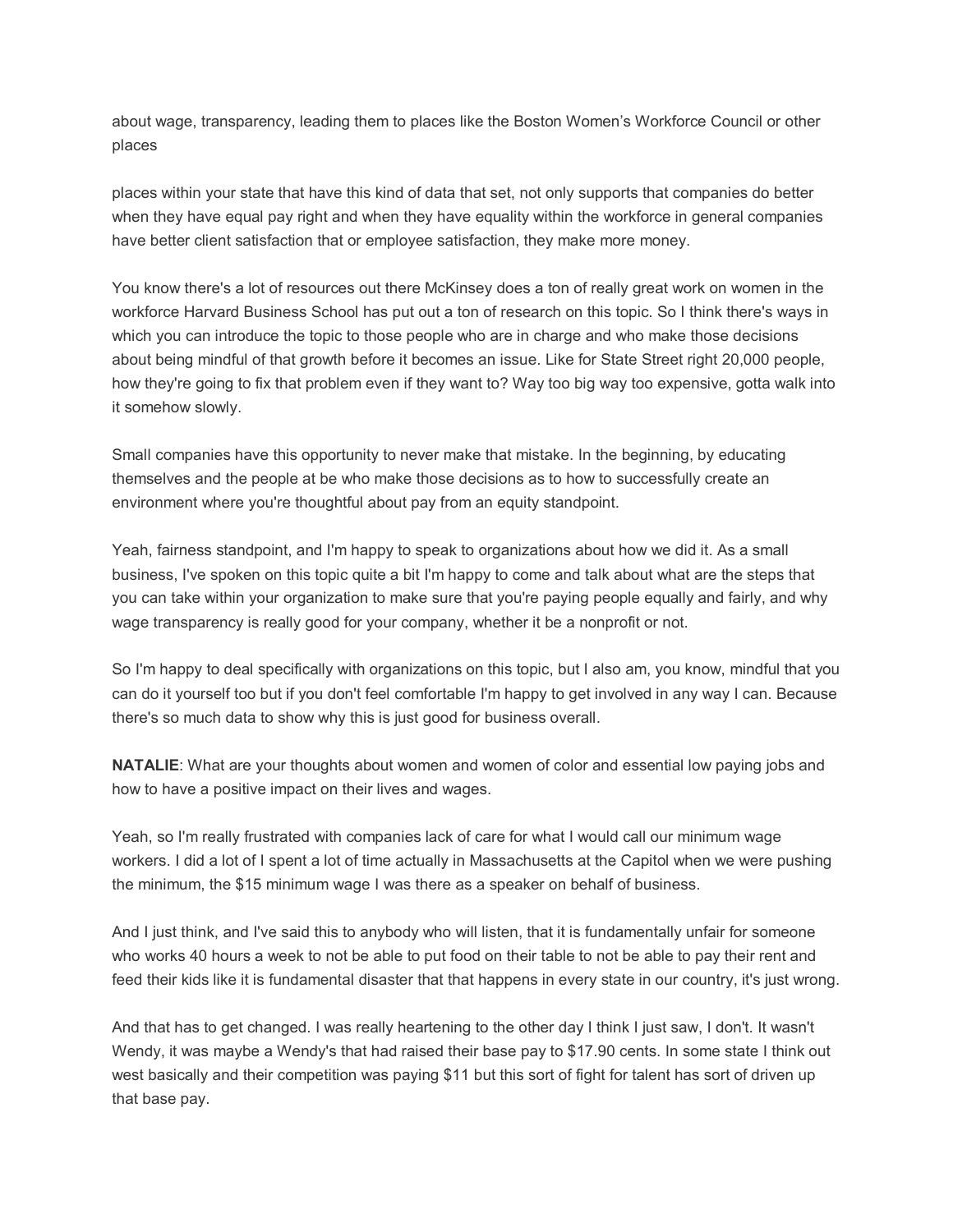We have to be talking about the cost of our goods, if we're selling our product for less than it costs to make it, because we're, we're making it on \$8-\$9 minimum wage then our whole priorities are screwed up. And we need to be reassessing what we charge for the services or the products that we make, because we cannot be providing those on the backbone of women and minorities and people of color, and are low wage earners that is just fundamentally wrong.

I don't know the solution to that I know there are people like me, Dan Price is one of them. Lots of people were talking about this, but it has to be addressed. I was happy to see a Wendy's pay \$17.90 cents like that made me kind of happy to see that maybe just maybe we're on the precipice of companies realizing that you can't get talent, because you're not paying them enough, like they can't feed their kids so they're not taking your crappy job.

I just hope that we have to keep talking about it you know leaders have to keep talking about it.

**NATALIE**: And one of the questions came up that businesses like the idea in theory but don't want more regulation based on working on similar issues on dignity at work. As part of the advocacy, are you bringing business leaders on board and if so what's your messaging around that?

**MEGAN**: So it was a little bit easier for me because the Equal Pay Act caused a problem for businesses, when you took away that the salary question, they were left with this expectation answer which some people didn't even answer.

So you had them making offers to candidates, and then the candidate would say, Well, I earned more than that already so why would I take that. And the company would be so frustrated. So this was happening over and over again in Massachusetts candidates were not taking jobs clients were making offers candidates and they weren't taking them because they were away last.

It was just frustrating. So, the at the legislation that I put forward, although is secretly awesome for women and people of color. It also addresses a serious pretty significant business need however I did have to get them on board.

So I actually, I had been a member of a chamber of commerce throughout my whole business life. So I basically approached a bunch of the chambers of commerce and went to them and talk to him about this business issue. The business community was focused on the business issue, and not so much focus on the social impact of the issue, but focus on the business reasons why this was good. And that's kind of why I mentioned at the beginning you know if there's a way that you can turn this into a problem solve for the business community, it's going to make it easier for you

It's going to make it easier for you to get businesses and support in general, like when I met with Josh Cutler his first question to me was how is this going to affect businesses, you know, that was the first question he asked me. So one of the things that I would say is, you know, we often look at issues, sort of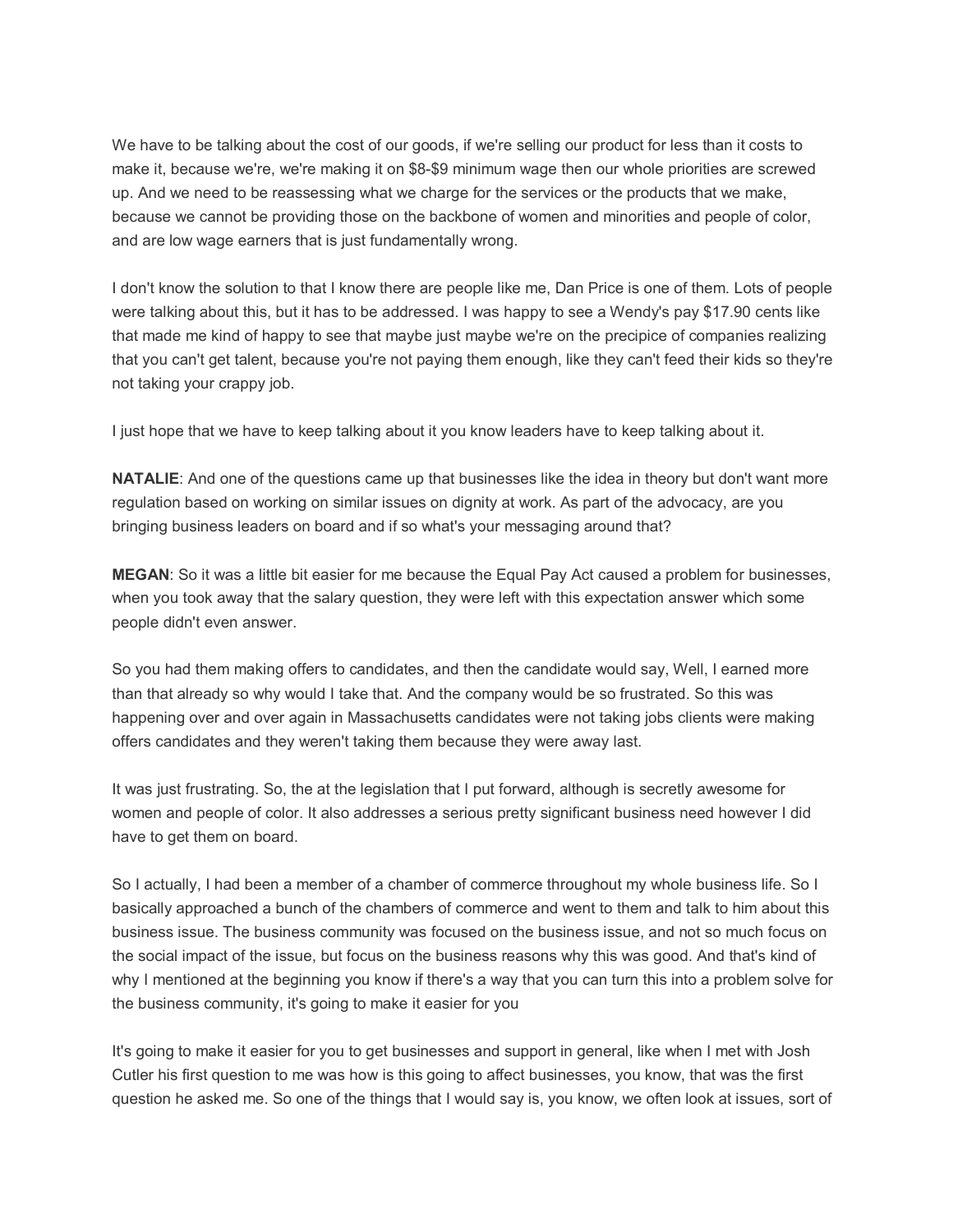through our singular lens. Right, I would talk to people about how what you're trying to accomplish affects the business community other any positives.

Any silver lining for that community, to kind of get on board with, and then run with that basically, but I've actually had I think eight or nine chambers of commerce sign on co-sponsors but supporters of the legislation they've written letters and came to hearings. It encompasses about 5000 Massachusetts businesses through those seven or eight chambers that have gotten aboard their big ones Springfield Taunton, Quincy, Plymouth. My take is to go that route. I've gone away from trying to get the big corporate companies there's just too much bureaucracy. In my opinion, so I've kind of gone with the Chamber of Commerce route.

But I've also worked with like in these which is pretty conservative manufacturing organization who has changed their tune in the last several years is really involved and interested in issues related to women and minorities and diversity. And then there's lots of like the Black Economic Council for example, they have supported our amplify Latinx which is a Latina business organization they're on board.

So there's a lot of places you can go if you once you kind of get involved in it, there's a lot of places you can go by asking a lot of questions and taking the time to make those phone calls to people to understand how your, what you're thinking, could affect them. Making the wage information transparent is one giant step, overcoming social conditioning of not discussing money, especially in the Commonwealth seems like another Hill to climb.

**NATALIE:** Do you have a sense that attitudes are changing towards this type of self-advocacy around salaries and income?

**MEGAN**: Yeah, so one of the other tenants of the Equal Pay Act that was passed was that you no longer could penalize employees for talking about pay. Everybody might be aware that that is part of the Equal Pay Act but that did get addressed so if you think about that prior 2018 companies could fire you for talking about pay. So that was a significant change right but that's no longer an option to be fired for that reason. That doesn't say doesn't happen right it does happen but people would have a leg to stand on to call the Attorney General, and to argue that fact if they did.

I do think that today people are much more willing and it's more commonplace to talk about what's what people are earning. I do think there's been a social effect to that, at least I saw it, you know, within the people that I worked with it became less taboo, if you will. Things take time to change right like, as an example, the Equal Pay Act caused a problem for businesses because you no longer could ask that question of what are you what are you earning some companies took the prospective position of starting to share the salaries because they didn't want to waste their time with candidates who aren't going to take their job offer.

Now it's still a small number of companies but many more companies share paid pay data today than they did before the Equal Pay Act. So, so as it relates to that I currently in in Massachusetts, you cannot be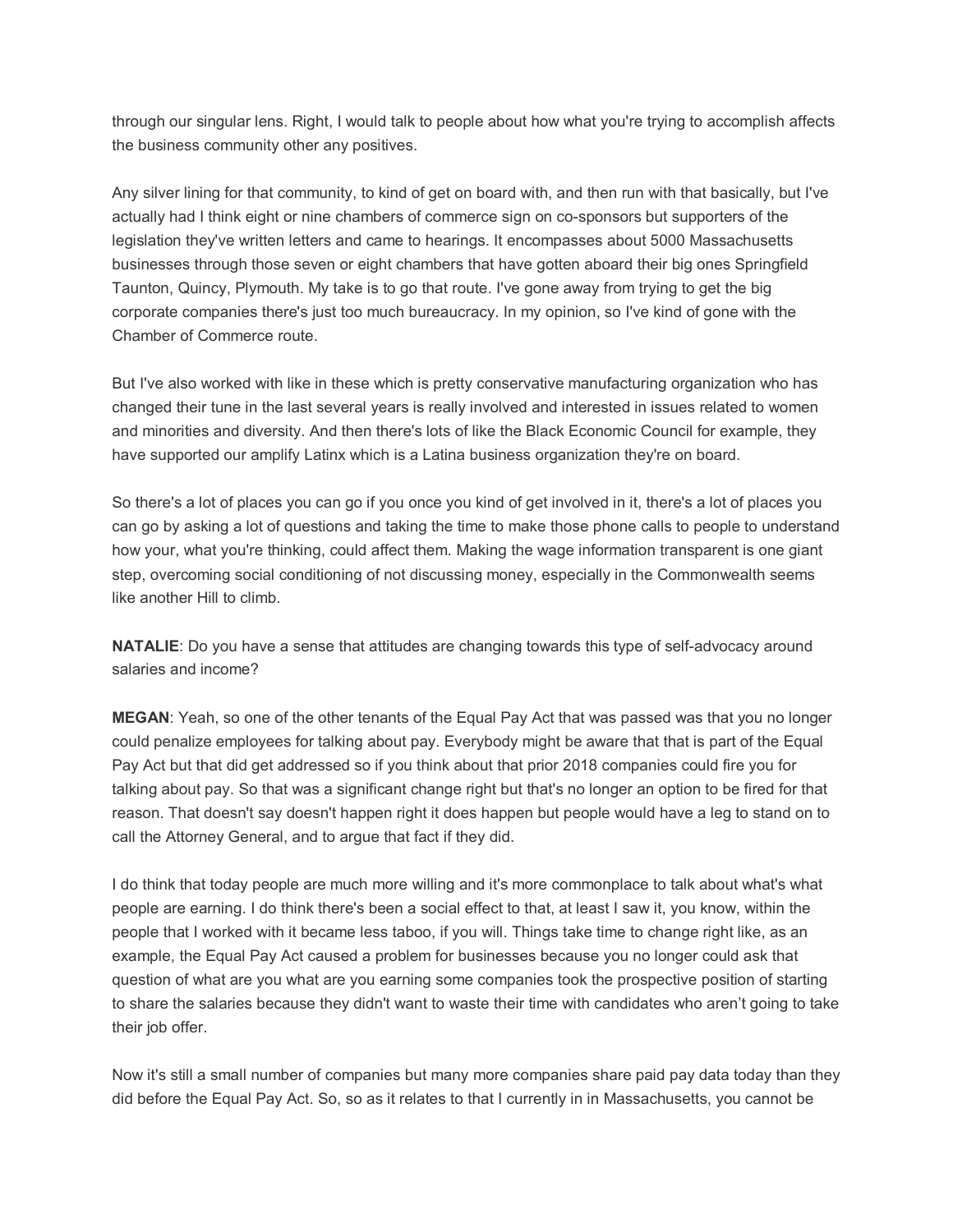penalized for talking about pay. And that is the state of the state, if you will. And I do think that attitudes are changing I think attitudes are slow to change. But I do think they are changing and I think everybody should.

If you don't, if you didn't know that you should share that information right like people need to know that there's nothing wrong with sharing salary ranges, and I will also say that some of the reason why companies have gotten on board to support the legislation that I've proposed is because there's a little bit of a rumor mill that started right. So, I'm talking to you, and you and now we're sharing pay data and I'm like hey, you are way more than me what the heck, but I'm taking your word for it right it's not necessarily a true number. Companies have picked up on that that there's this disproportionate connection with what's reality. And what's actually happening right and I'll give you a very good example.

What PharmaLogics did, like it wasn't a research study but we took like 60 or 70 of our employees and we asked them, have you ever inflated your salary in conversation with friends or family? Like 10 to 15% of the women said yes. Ninety percent of the men we asked said yes, that they had inflated their salaries when talking to friends and family. So I think that there's a cultural issue that's been created that businesses are taking notice of that and again, this is more reason why this legislation makes sense.

Let's take all the guesswork out of it. Let's just share the information, the true information. And then we can see that the number Mark just said is wrong – he doesn't make \$105,000, Mark's a liar because \$95,000 is the top of the range.

So I do think that things are changing. I especially as it relates to that.

**NATALIE**: How can people join the movement.

**MEGAN**: So if you're interested in equal pay in Massachusetts you can reach out directly to me, and I will absolutely enjoying bringing you into this fight in Massachusetts. If you live somewhere else, and you want this legislation on the books where it is, I also encourage you to talk to me.

One of the things that I stepped down as CEO and January of 2020 and I've literally devoted my myself, my time to this effort. I have a consultancy and I do a lot of work on that but this is kind of what I do. And my interest is to take this much broader right. My interest is to take this this show on the road if you will and make sure that all 50 states have equal pay in place that include the language of the amendment from Massachusetts. So if you're interested in taking the show on the road in the state where you live, let's also talk because there might be some resources and people that I could put you in touch with to get that started, and I would love, love, love to do that.

We even talked about doing another kind of like more interactive one on one session after this for people who really are interested in pay equity and want to make this change happen. I'm more than happy to share everything that I know in more detail and really kind of get my hands dirty and get involved with helping you pursue it.